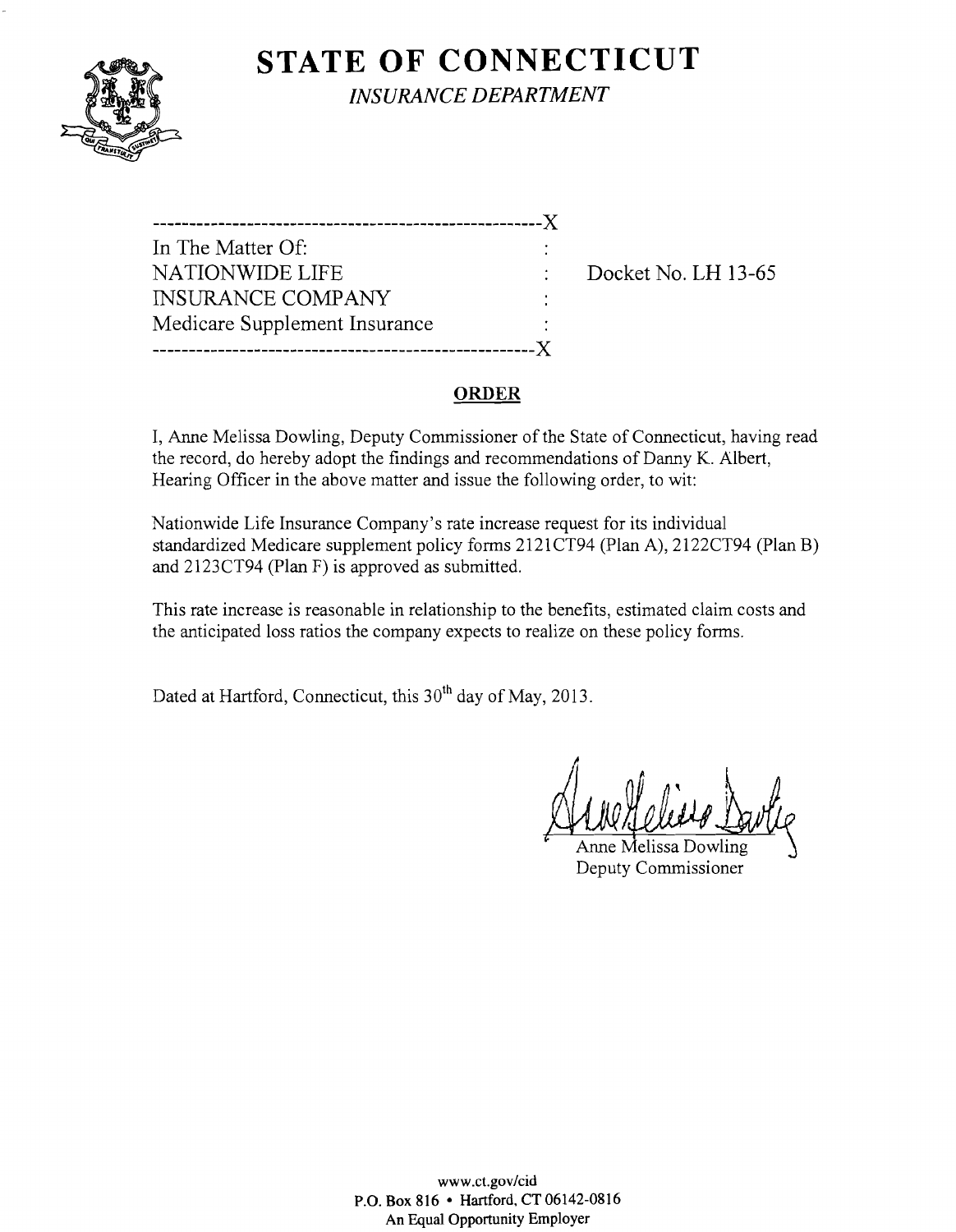# **STATE OF CONNECTICUT**



*INSURANCE DEPARTMENT* 

------------------------------------------------------J( In The Matter Of: NATIONWIDE LIFE  $\qquad \qquad : \qquad$  Docket No. LH 13-65 INSURANCE COMPANY Medicare Supplement Insurance -----------------------------------------------------J(

# **PROPOSED FINAL DECISION**

# **1. INTRODUCTION**

The Insurance Commissioner of the State of Connecticut is empowered to review rates charged for individual and group Medicare supplement policies sold to any resident of this State who is eligible for Medicare. The source for this regulatory authority is contained in Chapter 700c and Section 38a-495a of the Connecticut General Statutes.

After due notice a hearing was held at the Insurance Department in Hartford on May 16, 2013 to consider whether or not the rate increase requested by Nationwide Life Insurance Company on its individual standardized Medicare supplement business should be approved.

No members from the general public attended the hearing.

No representatives from Nationwide Life attended the hearing.

The hearing was conducted in accordance with the requirements of Section 38a-474, Connecticut General Statutes, the Uniform Administrative Procedures Act, Chapter 54 of the Connecticut General Statutes, and the Insurance Department Rules of Practice, Section 38a-8-1 et seq. of the Regulations of Connecticut State Agencies.

A Medicare supplement (or Medigap) policy is a private health insurance policy sold on an individual or group basis which provides benefits that are additional to the benefits provided by Medicare. For many years Medicare supplement policies have been highly regulated under both state and federal law to protect the interests of persons eligible for Medicare who depend on these policies to provide additional coverage for the costs of health care.

Effective December 1, 2005, Connecticut amended its program of standardized Medicare supplement policies in accordance with Section 38a-495a of the Connecticut General Statutes, and Sections 38a-495a-l through 38a-495a-21 of the Regulations of Connecticut Agencies. This program, which conforms to federal requirements, provides that all insurers offering Medicare supplement policies for sale in the state must offer the basic "core" package of benefits known as Plan A. Insurers may also offer anyone or more of eleven other plans (Plans B through L).<br>www.ct.gov/cid

P.O. Box 816 • Hartford, CT 06142-0816 An Equal Opportunity Employer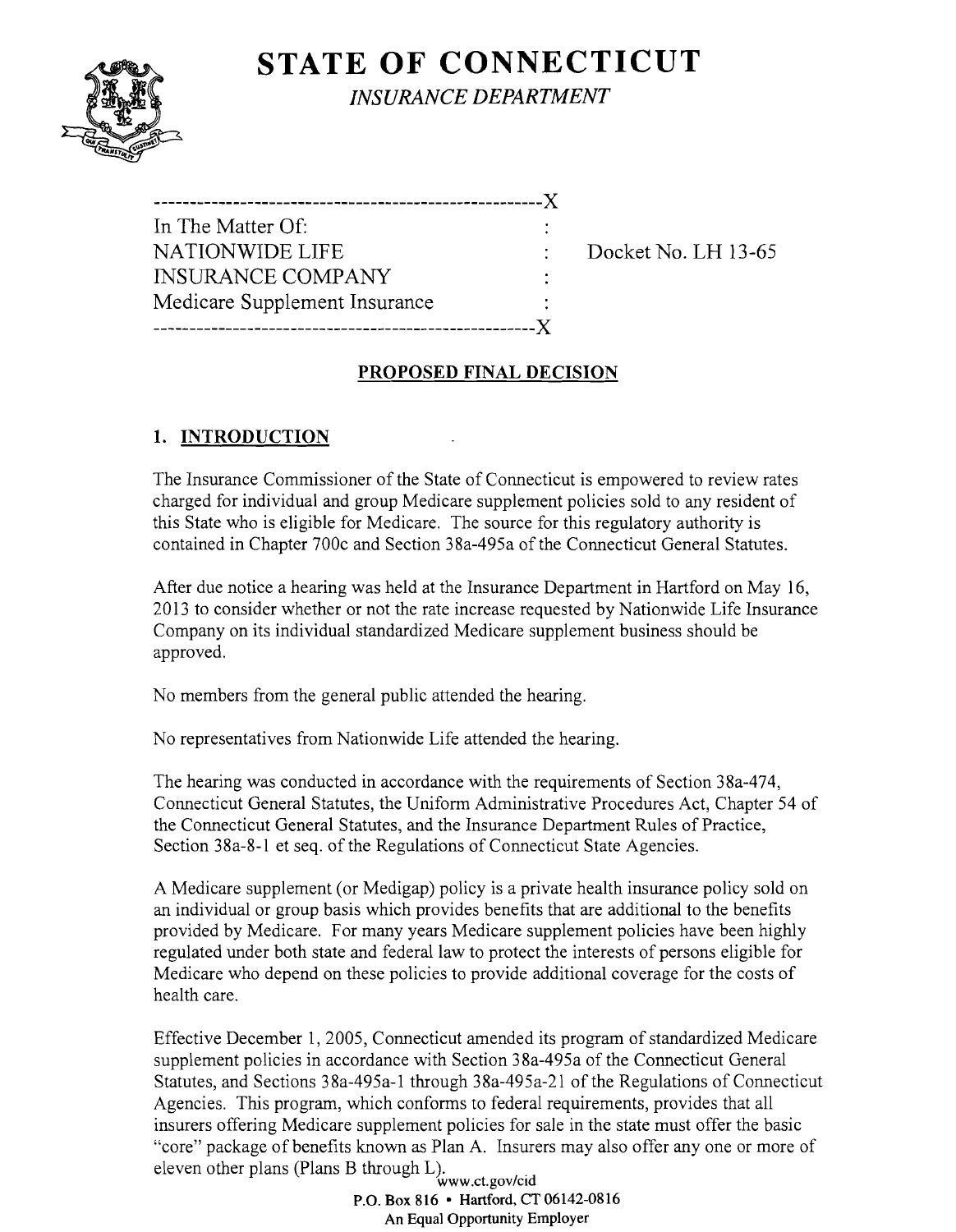Effective January 1,2006, in accordance with Section 38a-495c of the Connecticut General Statutes (as amended by Public Act 05-20) premiums for all Medicare supplement policies in the state must use community rating. Rates for Plans A through L must be computed without regard to age, gender, previous claims history or the medical condition of any person covered by a Medicare supplement policy or certificate.

The statute provides that coverage under Plan A through L may not be denied on the basis of age, gender, previous claims history or the medical condition of any covered person. Insurers may exclude benefits for losses incurred within six months from the effective date of coverage based on a pre-existing condition.

Effective October 1, 1998, carriers that offer Plan B or Plan C must make these plans as well as Plan A, available to all persons eligible for Medicare by reason of disability.

Insurers must also make the necessary arrangements to receive notice of all claims paid by Medicare for their insureds so that supplemental benefits can be computed and paid without requiring insureds to file claim forms for such benefits. This process of direct notice and automatic claims payment is commonly referred to as "piggybacking" or "crossover".

Sections 38a-495 and 38a-522 of the Connecticut General Statutes, and Section 38a-495a-l0 of the Regulations of Connecticut Agencies, state that individual and group Medicare supplement policies must have anticipated loss ratios of 65% and 75%, respectively. Under Sections 38a-495-7 and 38a-495a-l0 of the Regulations of Connecticut Agencies, filings for rate increases must demonstrate that actual and expected losses in relation to premiums meet these standards, and anticipated loss ratios for the entire future period for which the requested premiums are calculated to provide coverage must be expected to equal or exceed the appropriate loss ratio standard.

Section 38a-473 of the Connecticut General Statutes provides that no insurer may incorporate in its rates for Medicare supplement policies factors for expenses that exceed 150% of the average expense ratio for that insurer's entire written premium for all lines of health insurance for the previous calendar year.

#### II. **FINDING OF FACT**

After reviewing the exhibits entered into the record of this proceeding, and utilizing the experience, technical competence and specialized knowledge of the Insurance Department, the undersigned makes the following findings of fact:

- 1. Nationwide Life Insurance Company has requested a 6.0% rate increase for its individual standardized Medicare supplement policy forms 2121 CT94 (Plan A), 2122CT94 (Plan B), and 2123CT94 (Plan F).
- 2. There were 3,229 policies nationwide and 167 in Connecticut as of 12/31/12. The majority of these policies are in Plan F, 2,235 nationwide and 70 in Connecticut.
- 3. This is a closed block of business.
- 4. The last rate increase approved was 7.5% for all three plans, with an approval date of 8/27/12.